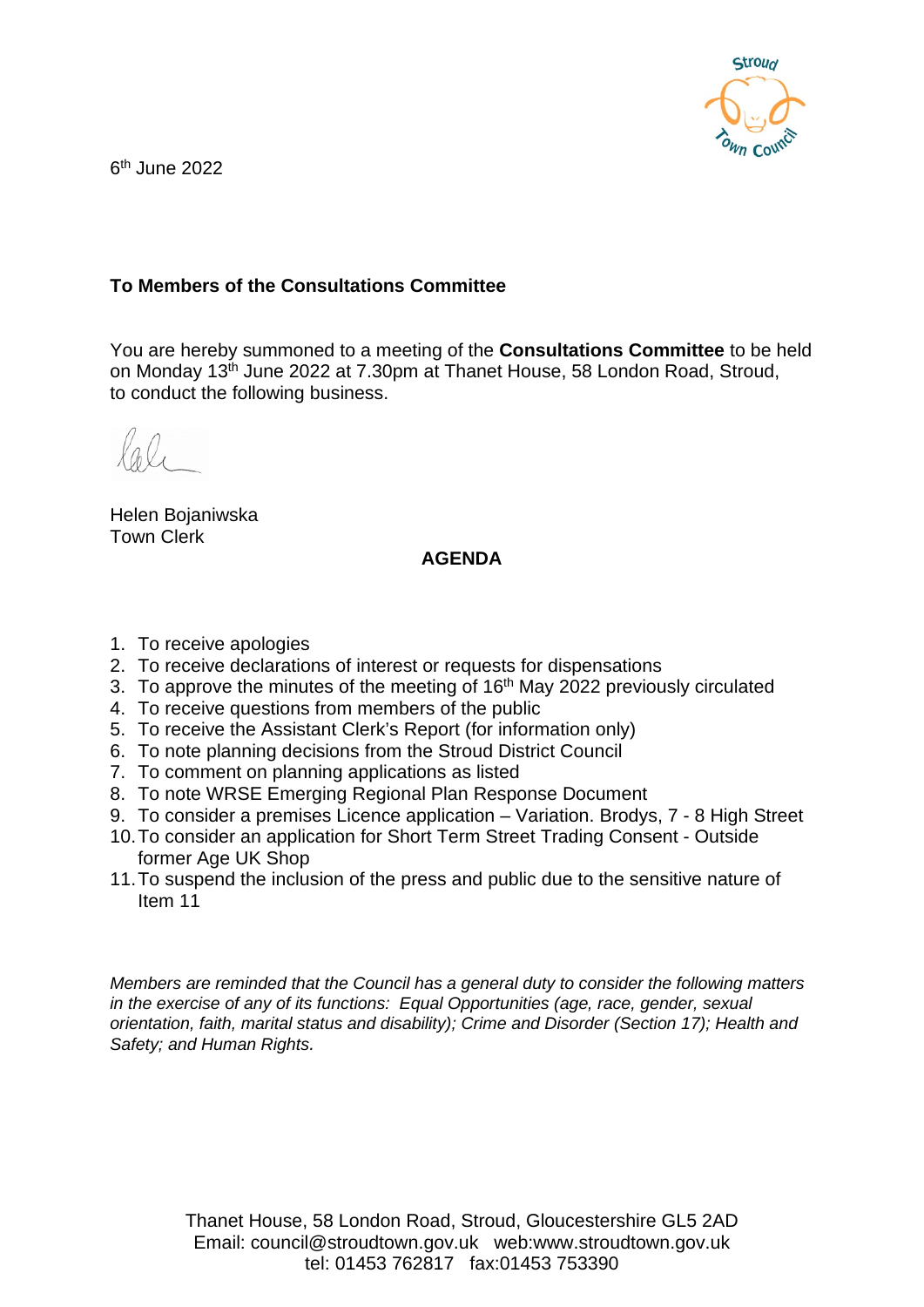## Decisions Made By Local Planning Authority

| <b>Application</b>                                                                                                                                                                                                                                                               | <b>Status</b> | <b>STC Comments</b> |
|----------------------------------------------------------------------------------------------------------------------------------------------------------------------------------------------------------------------------------------------------------------------------------|---------------|---------------------|
| 27 Lansdown<br>S.22/0402/CPE Certificate of Lawfulness to demonstrate<br>that the dwellinghouse has been subdivided into 3 self-<br>contained flats and that the subsequent use of the site<br>as 3 independent residential units has been for a period<br>in excess of 4 years. | Permission    | <b>Neutral</b>      |
| 62 Summer Street<br>S.22/0372/HHOLD Erection of double and single storey<br>rear extension, porch and decking.                                                                                                                                                                   | Permission    | <b>Neutral</b>      |
| 38 Belmont Road<br>S.22/0572/HHOLD Single storey extension.                                                                                                                                                                                                                      | Permission    | <b>Neutral</b>      |
| 39 Thompson Road Uplands<br>S.22/0645/HHOLD Erection of two storey extension                                                                                                                                                                                                     | Permission    | <b>Neutral</b>      |
| Land At 63 Stratford Road Stratford Road<br>S.21/1665/FUL Erection of a new dwelling.                                                                                                                                                                                            | Permission    | <b>Neutral</b>      |
| 6 Cotteswold Rise<br>S.22/0237/HHOLD Erection of extensions & enlarged<br>parking area.                                                                                                                                                                                          | Permission    | Support             |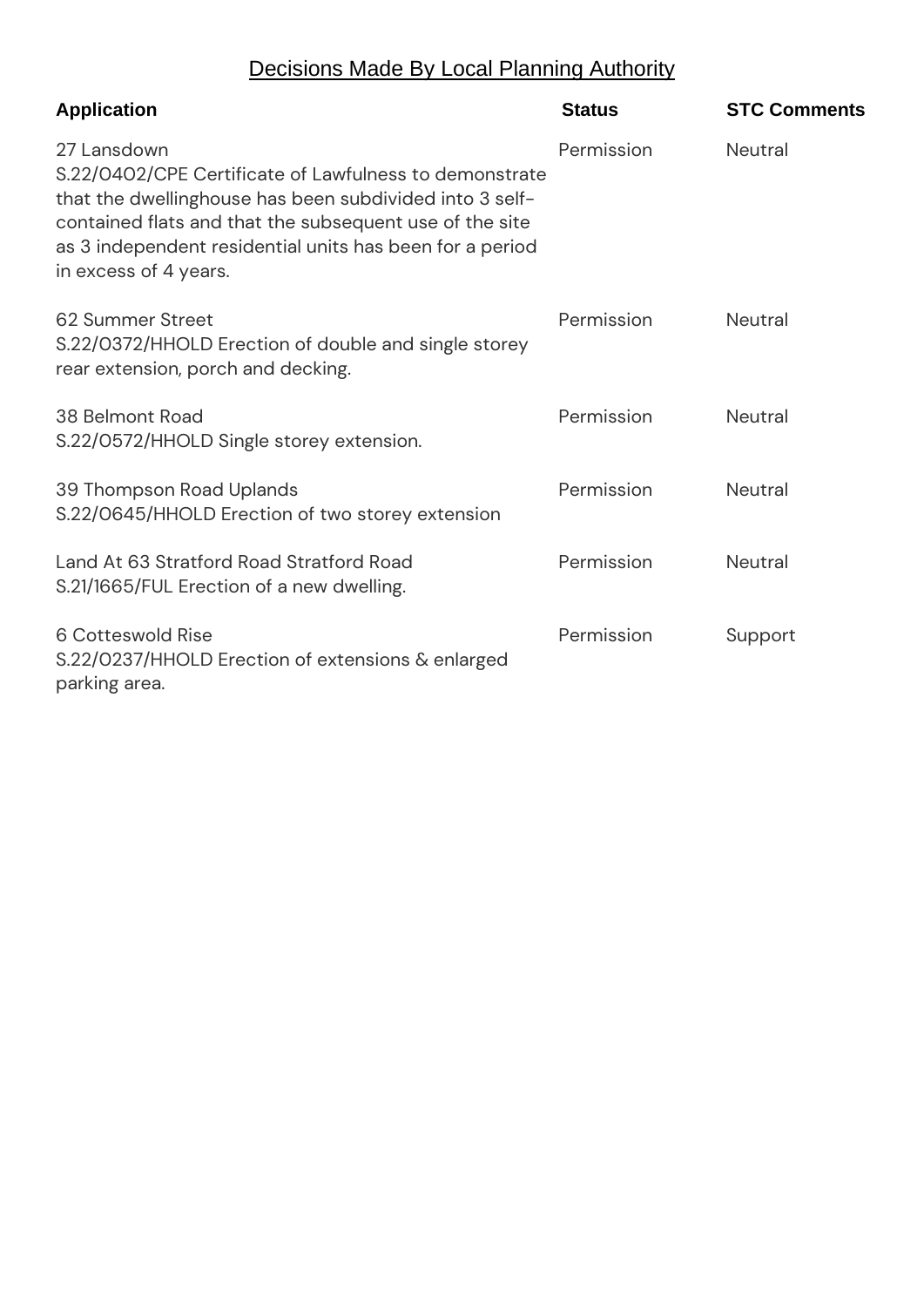## **Item 7 APPLICATIONS 13th June 2022**

| Planning<br><b>Application No.</b> | Location                      | <b>Details</b>                                                            | <b>Ward/notes</b> |
|------------------------------------|-------------------------------|---------------------------------------------------------------------------|-------------------|
| S.22/1067/HHOLD                    | 10 London Road                | Repair and repaint front elevation. Replacement Central<br>of front door. |                   |
| l S.22/1176/FUL                    | Land At 14, Belle Vue<br>Road | Erection of two dwellings                                                 | Valley            |

#### **Delegated applications**

These applications will not be discussed unless a ward Cllr calls in or there are significant objections from members of the public.

| <b>Planning</b><br><b>Application No.</b> | Location                       | <b>Details</b>                                                                             | <b>Ward/notes</b> |
|-------------------------------------------|--------------------------------|--------------------------------------------------------------------------------------------|-------------------|
| S.22/1069/HHOLD                           | Grove House, Painswick<br>Road | Demolition of single-storey side extension<br>and erection of single storey side extension | Uplands           |
| S.22/1070/LBC                             | Grove House, Painswick<br>Road | Demolition of single-storey side extension<br>and erection of single storey side extension | Uplands           |
| S.22/0984/HHOLD                           | Cumbrae, Sycamore<br>Drive     | Erection of single storey rear extension                                                   | Valley            |
| S.22/1177/HHOLD                           | 98 Cainscross Road             | Loft conversion to include rear dormer<br>window                                           | Central           |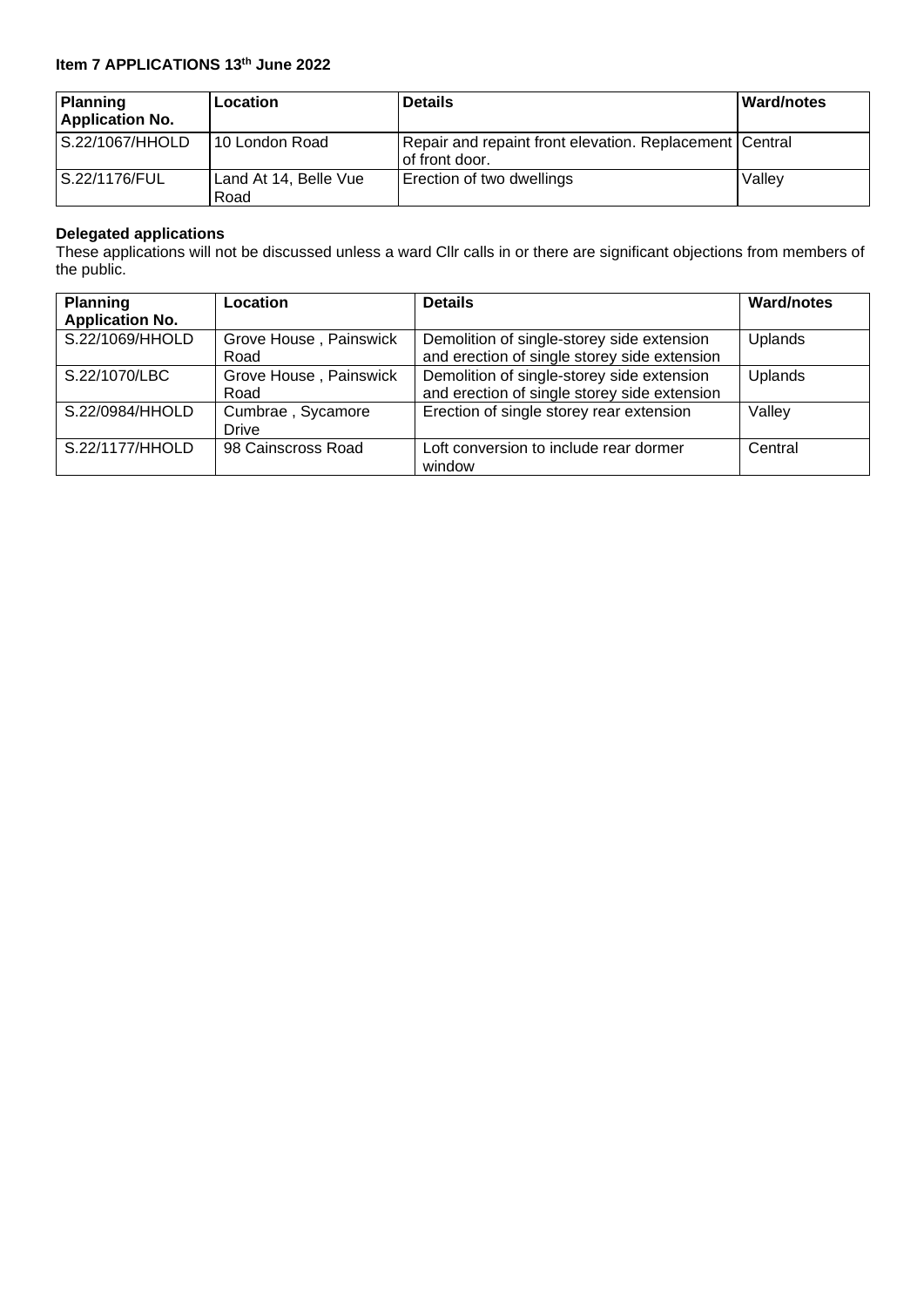#### **Subject:** WRSE Emerging Regional Plan Response Document

Since our consultation on our Emerging Regional Plan closed in March, we've been analysing the over 1,150 responses we received from stakeholders and customers from across the south east.

The attached document (also on the WRSE Engagement HQ website [here\)](https://wrse.uk.engagementhq.com/our-regional-plan) provides a summary of the consultation responses – highlighting the themes and issues raised and our responses to them. We have not identified individual respondents or addressed each individual comment. However, we will use the detailed comments and information received in our continuing work to develop and publish our best-value draft regional plan later this year.

#### Our consultation

We received over 1,150 responses from customers and residents, as well as stakeholders from a wide range of organisations including local authorities and parish councils, environmental and community groups and representatives from large water using sectors such as the farming and energy sectors.

Our consultation website had over 8,500 visits between January and March, with our documents being downloaded over 2,000 times. Almost 600 peopled joined our webinars and we responded to almost 200 questions from those sessions and our interactive Q&A held towards the end of the consultation period.

#### Key themes

More than half of the responses we received focused on specific water resources options being considered, such as new reservoirs, transfers and water recycling schemes and many of these expressed concern about the need case for these, and potential environmental impacts. Many of the comments we received from stakeholders supported our adaptive planning approach as well as the significant leakage and demand reduction included in our emerging regional plan – as well as increased environmental protections due to reduced abstraction.

#### Next steps

We're incorporating the feedback received during our consultation into technical modelling and more detailed options assessments we're undertaking to develop our best-value Draft Regional Plan, which we'll publish for consultation later this year. In the meantime, we'll continue engaging with our stakeholders, including our independent advisory groups, as well as our member companies and colleagues in other water resources regions to ensure we produce comprehensive, integrated regional plan which will futureproof our regions' water supplies.

For the latest updates or for more information about our work, visit [wrse.org.uk.](http://www.wrse.org.uk/)

#### Trevor Bishop

WRSE Organisational Development Director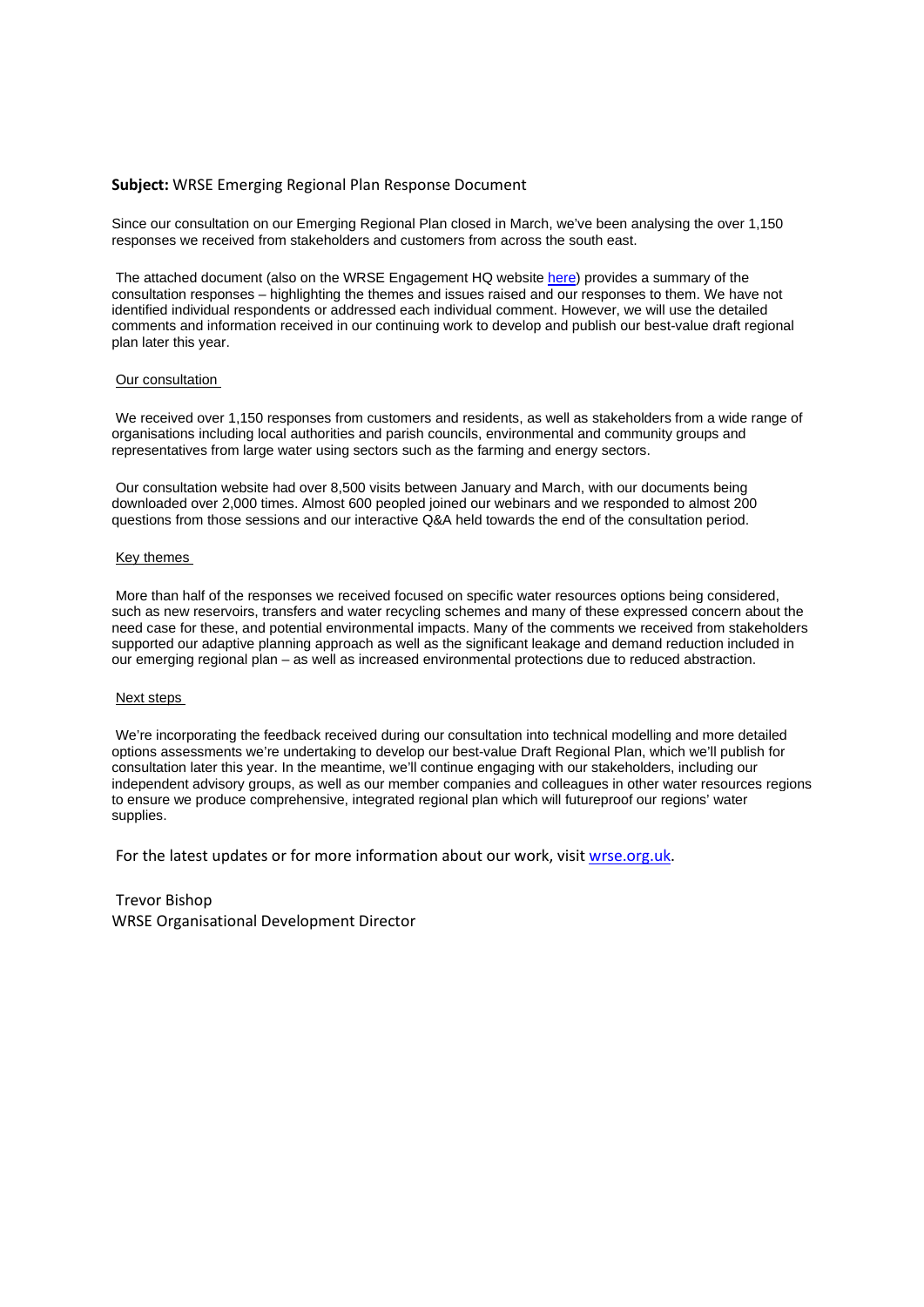# **Brodys, 7-8 High Street, Stroud**

**Name of applicant:** Mrs Tracey Griffiths Miss Paige Griffiths

**Premises address:** Brodys, 7 - 8 High Street, Stroud, Gloucestershire, GL5 1AU

**Reference:** 22/00579/LAPRV

## **Proposal:**

To vary licence by amending times and activities and adding off sales to allow consumption of alcohol in outside seating area

## **Current permissions**

On Sale by retail of Alcohol: Friday to Sunday11:00 - 23:00 and Monday to Thursday12:00 - 23:00

Opening Hours: Every Day 08:00 - 23:00

## **Variation Proposal**

On and off sales of alcohol : Sunday to Monday 11:00 to 23:30 and Friday and Saturday (and bank holidays and NYE) 11:00 to 01:30

Off sales to allow alcohol to be consumed/served in outside seating area between 10:00 and 21:00.

Opening Hours: Sunday to Monday 09:00 to 00:00 and Friday and Saturday (and bank holidays and NYE) 09:00 to 02:00

Outside chairs and tables area to close and chairs and tables removed everyday by 21:00

To add to the licence:

Indoor Sporting Events: Mondays and Thursdays 19:00 to 00:00

Live Music and Recorded Music Indoors: Sunday to Monday 11:00 to 23:30, Friday and Saturday (and bank holidays and NYE) 11:00 to 01:30

Late Night Refreshment Indoors: Sunday to Monday 23:00 to 23:30, Friday and Saturday and bank holidays and NYE) 23:00 to 01:30

Representations can be made in writing to the Licensing Section until **FRIDAY, JUNE 17, 2022**.

Licensing Section, Environmental Health, Stroud District Council, Ebley Mill, Ebley Wharf, Stroud, Gloucestershire. GL5 4UB.

Email: **[licensing@stroud.gov.uk](mailto:licensing@stroud.gov.uk?Subject=Licensing%20rep%20from%20website)**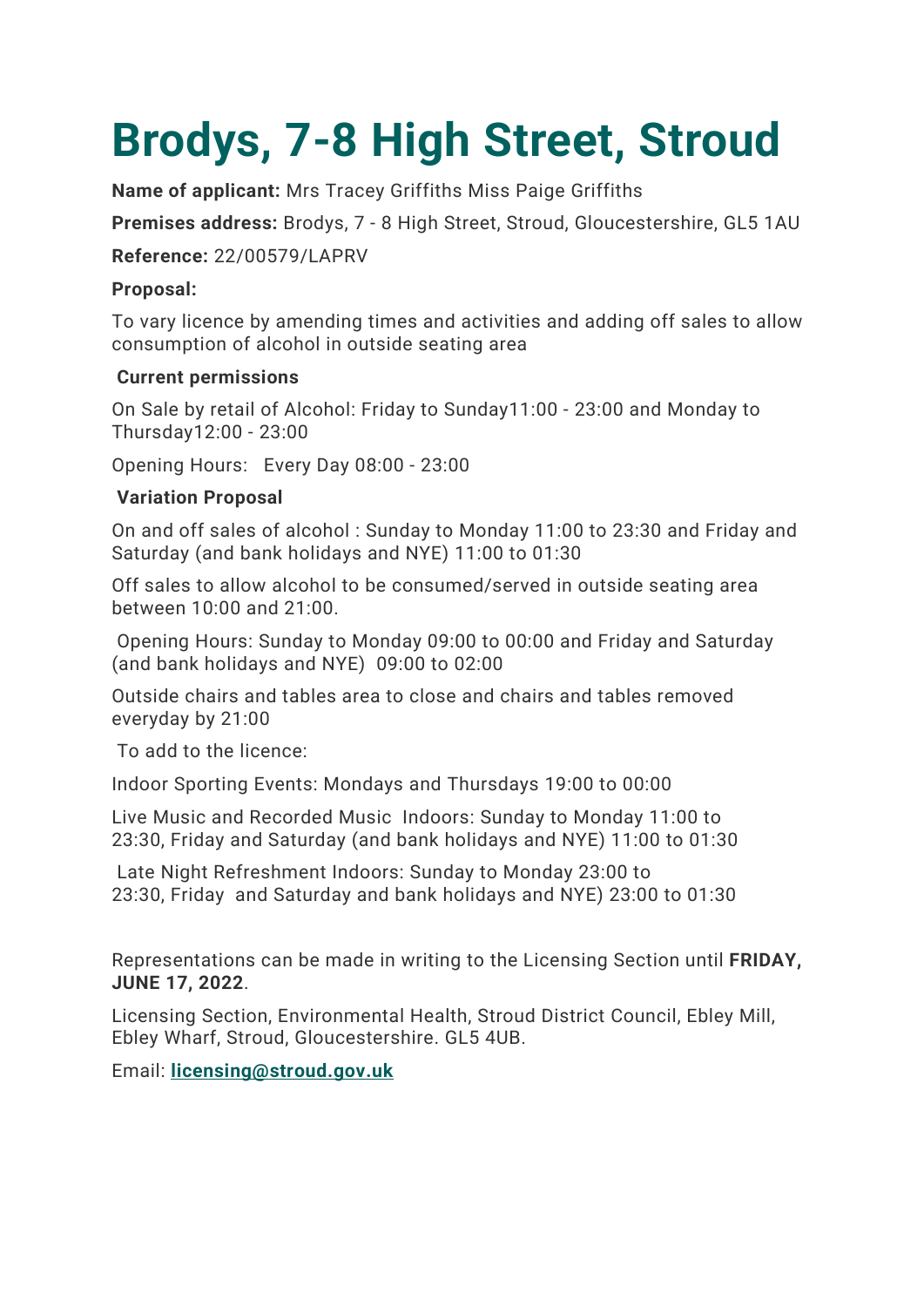## **STROUD DISTRICT COUNCIL - Licensing Act 2003** Page 1 of 1

**List for Parish Councils and Responsible Authorities and Chair of Licensing Committee Applications for New Premises Licences, Club Premises Certificates, Applications for Major Variations to Premises Licences and Club Premises Certificates, Applications for Review of a Licence or Certificate**

#### **Applications Received between 16/05/2022 and 20/05/2022**

### **Stroud Central Ward**

| Date Received:  | <b>Application Ref:</b> | <b>Application Type:</b>                                     |
|-----------------|-------------------------|--------------------------------------------------------------|
| 20/05/2022      | 22/00579/LAPRV          | <b>Premises Licence - Variation</b>                          |
| <b>Address:</b> |                         | Brodys, 7 - 8 High Street, Stroud, Gloucestershire, GL5 1AU, |

Print Date: 23 May 2022